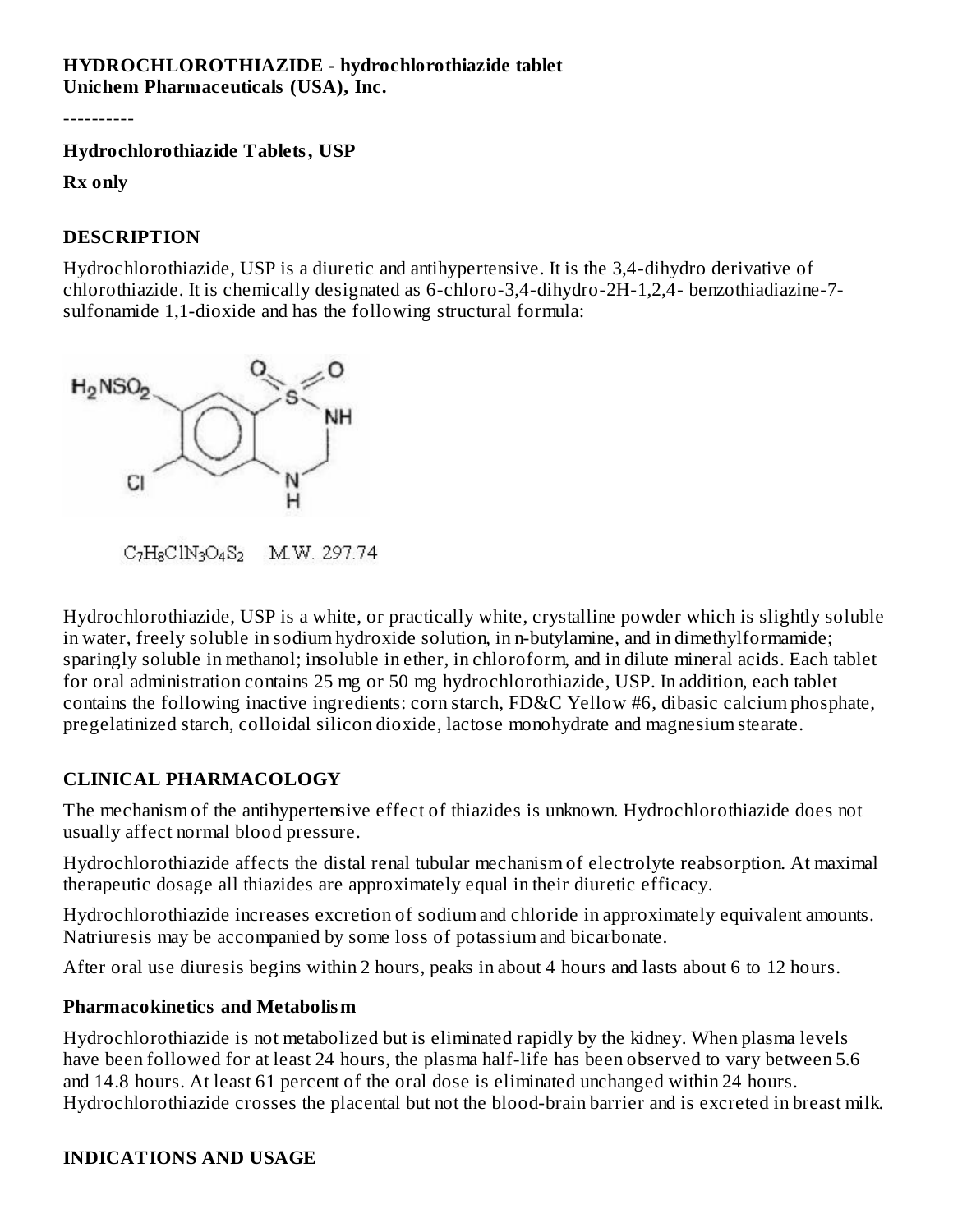Hydrochlorothiazide tablets are indicated as adjunctive therapy in edema associated with congestive heart failure, hepatic cirrhosis, and corticosteroid and estrogen therapy.

Hydrochlorothiazide tablets have also been found useful in edema due to various forms of renal dysfunction such as nephrotic syndrome, acute glomerulonephritis, and chronic renal failure.

Hydrochlorothiazide tablets are indicated in the management of hypertension either as the sole therapeutic agent or to enhance the effectiveness of other antihypertensive drugs in the more severe forms of hypertension.

## **Us e in Pregnancy**

Routine use of diuretics during normal pregnancy is inappropriate and exposes mother and fetus to unnecessary hazard. Diuretics do not prevent development of toxemia of pregnancy and there is no satisfactory evidence that they are useful in the treatment of toxemia.

Edema during pregnancy may arise from pathologic causes or from the physiologic and mechanical consequences of pregnancy. Thiazides are indicated in pregnancy when edema is due to pathologic causes, just as they are in the absence of pregnancy (see PRECAUTIONS, Pregnancy). Dependent edema in pregnancy, resulting from restriction of venous return by the gravid uterus, is properly treated through elevation of the lower extremities and use of support stockings. Use of diuretics to lower intravascular volume in this instance is illogical and unnecessary. During normal pregnancy there is hypervolemia which is not harmful to the fetus or the mother in the absence of cardiovascular disease. However, it may be associated with edema, rarely generalized edema. If such edema causes discomfort, increased recumbency will often provide relief. Rarely this edema may cause extreme discomfort which is not relieved by rest. In these instances, a short course of diuretic therapy may provide relief and be appropriate.

## **CONTRAINDICATIONS**

Anuria.

Hypersensitivity to this product or to other sulfonamide-derived drugs.

## **WARNINGS**

Use with caution in severe renal disease. In patients with renal disease, thiazides may precipitate azotemia. Cumulative effects of the drug may develop in patients with impaired renal function.

Thiazides should be used with caution in patients with impaired hepatic function or progressive liver disease, since minor alterations of fluid and electrolyte balance may precipitate hepatic coma.

Thiazides may add to or potentiate the action of other antihypertensive drugs.

Sensitivity reactions may occur in patients with or without a history of allergy or bronchial asthma.

The possibility of exacerbation or activation of systemic lupus erythematosus has been reported.

Lithium generally should not be given with diuretics (see PRECAUTIONS, Drug Interactions).

## **Acute Myopia and Secondary Angle-Closure Glaucoma**

Hydrochlorothiazide, a sulfonamide, can cause an idiosyncratic reaction, resulting in acute transient myopia and acute angle-closure glaucoma. Symptoms include acute onset of decreased visual acuity or ocular pain and typically occur within hours to weeks of drug initiation. Untreated acute angle-closure glaucoma can lead to permanent vision loss. The primary treatment is to discontinue hydrochlorothiazide as rapidly as possible. Prompt medical or surgical treatments may need to be considered if the intraocular pressure remains uncontrolled. Risk factors for developing acute angleclosure glaucoma may include a history of sulfonamide or penicillin allergy.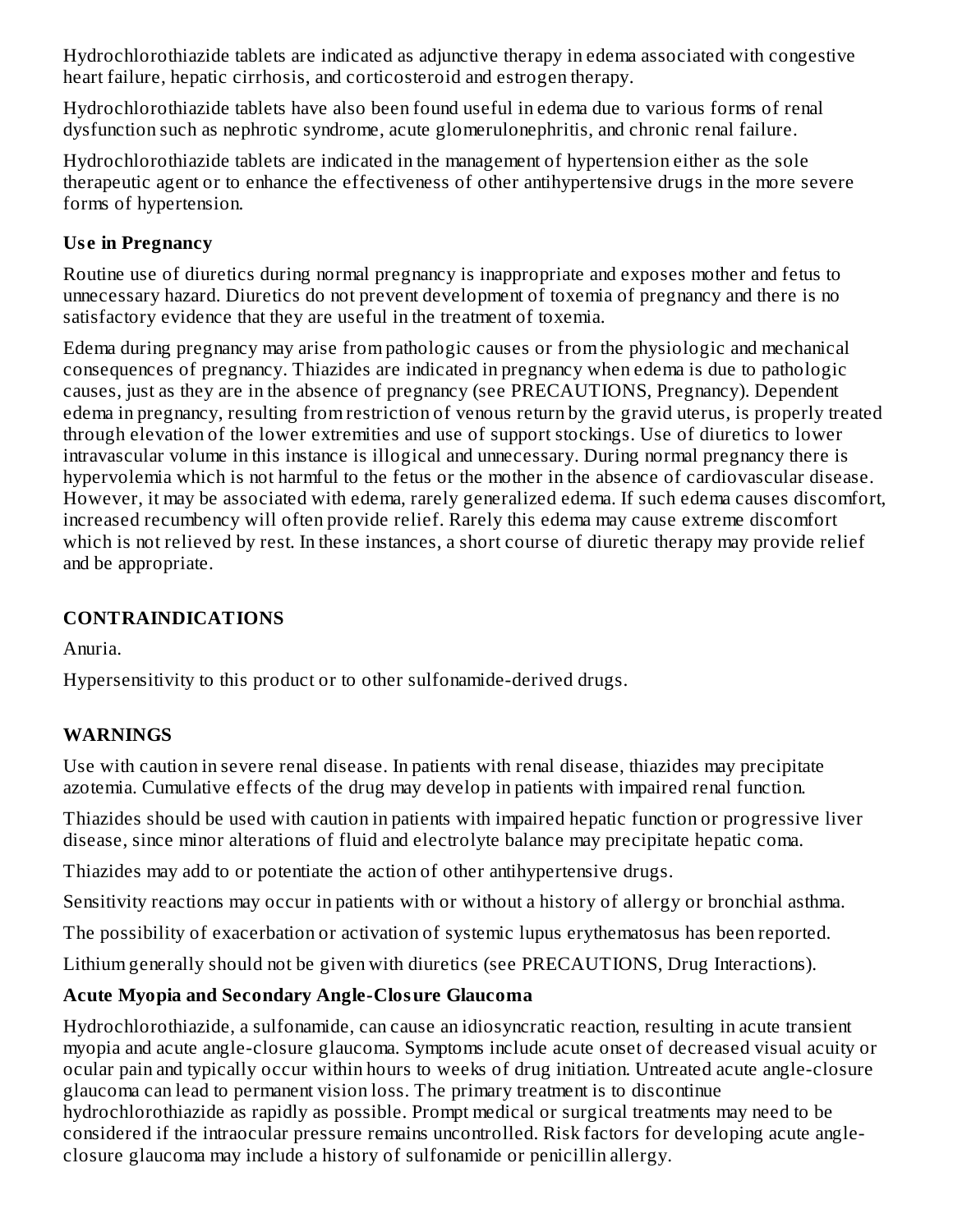### **PRECAUTIONS**

### **General**

All patients receiving diuretic therapy should be observed for evidence of fluid or electrolyte imbalance: namely, hyponatremia, hypochloremic alkalosis, and hypokalemia. Serum and urine electrolyte determinations are particularly important when the patient is vomiting excessively or receiving parenteral fluids. Warning signs or symptoms of fluid and electrolyte imbalance, irrespective of cause, include dryness of mouth, thirst, weakness, lethargy, drowsiness, restlessness, confusion, seizures, muscle pains or cramps, muscular fatigue, hypotension, oliguria, tachycardia, and gastrointestinal disturbances such as nausea and vomiting.

Hypokalemia may develop, especially with brisk diuresis, when severe cirrhosis is present or after prolonged therapy.

Interference with adequate oral electrolyte intake will also contribute to hypokalemia. Hypokalemia may cause cardiac arrhythmia and may also sensitize or exaggerate the response of the heart to the toxic effects of digitalis (e.g., increased ventricular irritability). Hypokalemia may be avoided or treated by use of potassium sparing diuretics or potassium supplements such as foods with a high potassium content.

Although any chloride deficit is generally mild and usually does not require specific treatment except under extraordinary circumstances (as in liver disease or renal disease), chloride replacement may be required in the treatment of metabolic alkalosis.

Dilutional hyponatremia may occur in edematous patients in hot weather; appropriate therapy is water restriction, rather than administration of salt, except in rare instances when the hyponatremia is life threatening. In actual salt depletion, appropriate replacement is the therapy of choice.

Hyperuricemia may occur or acute gout may be precipitated in certain patients receiving thiazides.

In diabetic patients dosage adjustments of insulin or oral hypoglycemic agents may be required. Hyperglycemia may occur with thiazide diuretics. Thus latent diabetes mellitus may become manifest during thiazide therapy.

The antihypertensive effects of the drug may be enhanced in the post-sympathectomy patient.

If progressive renal impairment becomes evident, consider withholding or discontinuing diuretic therapy.

Thiazides have been shown to increase the urinary excretion of magnesium; this may result in hypomagnesemia.

Thiazides may decrease urinary calcium excretion. Thiazides may cause intermittent and slight elevation of serum calcium in the absence of known disorders of calcium metabolism. Marked hypercalcemia may be evidence of hidden hyperparathyroidism. Thiazides should be discontinued before carrying out tests for parathyroid function.

Increases in cholesterol and triglyceride levels may be associated with thiazide diuretic therapy.

### **Laboratory Tests**

Periodic determination of serum electrolytes to detect possible electrolyte imbalance should be done at appropriate intervals.

### **Drug Interactions**

When given concurrently the following drugs may interact with thiazide diuretics.

#### *Alcohol, barbiturates, or narcotics*

Potentiation of orthostatic hypotension may occur.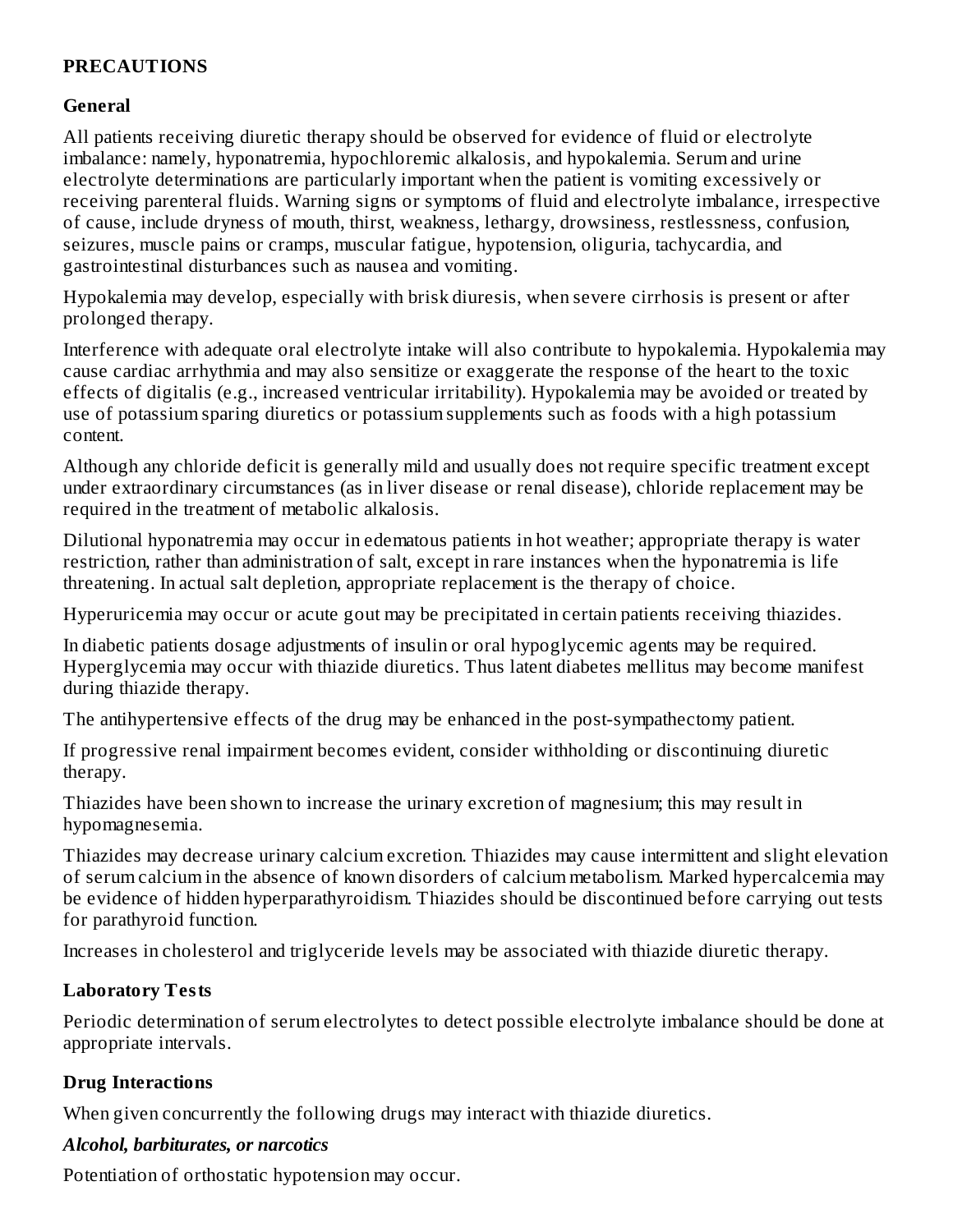### *Antidiabetic drugs* - *(oral agents and insulin)*

Dosage adjustment of the antidiabetic drug may be required.

### *Other antihypertensive drugs*

Additive effect or potentiation.

### *Cholestyramine and colestipol resins*

Absorption of hydrochlorothiazide is impaired in the presence of anionic exchange resins. Single doses of either cholestyramine or colestipol resins bind the hydrochlorothiazide and reduce its absorption from the gastrointestinal tract by up to 85 and 43 percent, respectively.

### *Corticosteroids, ACTH*

Intensified electrolyte depletion, particularly hypokalemia.

*Pressor amines* (e.g., norepinephrine)

Possible decreased response to pressor amines but not sufficient to preclude their use.

### *Skeletal muscle relaxants, nondepolarizing* (e.g., tubocurarine)

Possible increased responsiveness to the muscle relaxant.

## *Lithium*

Generally should not be given with diuretics. Diuretic agents reduce the renal clearance of lithium and add a high risk of lithium toxicity. Refer to the package insert for lithium preparations before use of such preparations with hydrochlorothiazide.

### *Non-steroidal Anti-inflammatory Drugs*

In some patients, the administration of a non-steroidal anti-inflammatory agent can reduce the diuretic, natriuretic, and antihypertensive effects of loop, potassium-sparing and thiazide diuretics.Therefore, when hydrochlorothiazide and non-steroidal anti-inflammatory agents are used concomitantly, the patient should be observed closely to determine if the desired effect of the diuretic is obtained.

## **Drug/Laboratory Test Interactions**

Thiazides should be discontinued before carrying out tests for parathyroid function (see PRECAUTIONS, General).

## **Carcinogenesis, Mutagenesis, Impairment of Fertility**

Two-year feeding studies in mice and rats conducted under the auspices of the National Toxicology Program (NTP) uncovered no evidence of a carcinogenic potential of hydrochlorothiazide in female mice (at doses of up to approximately 600 mg/kg/day) or in male and female rats (at doses of up to approximately 100 mg/kg/day). The NTP, however, found equivocal evidence for hepatocarcinogenicity in male mice.

Hydrochlorothiazide was not genotoxic *in vitro* in the Ames mutagenicity assay of *Salmonella typhimurium* strains TA 98, TA 100, TA 1535, TA 1537, and TA 1538 and in the Chinese Hamster Ovary (CHO) test for chromosomal aberrations, or *in vivo* in assays using mouse germinal cell chromosomes, Chinese hamster bone marrow chromosomes, and the Drosophila sex-linked recessive lethal trait gene. Positive test results were obtained only in the *in vitro* CHO Sister Chromatid Exchange (clastogenicity) and in the Mouse Lymphoma Cell (mutagenicity) assays, using concentrations of hydrochlorothiazide from 43 to 1300 µg/ml, and in the *Aspergillus nidulans* non-disjunction assay at an unspecified concentration.

Hydrochlorothiazide had no adverse effects on the fertility of mice and rats of either sex in studies wherein these species were exposed, via their diet, to doses of up to 100 and 4 mg/kg, respectively,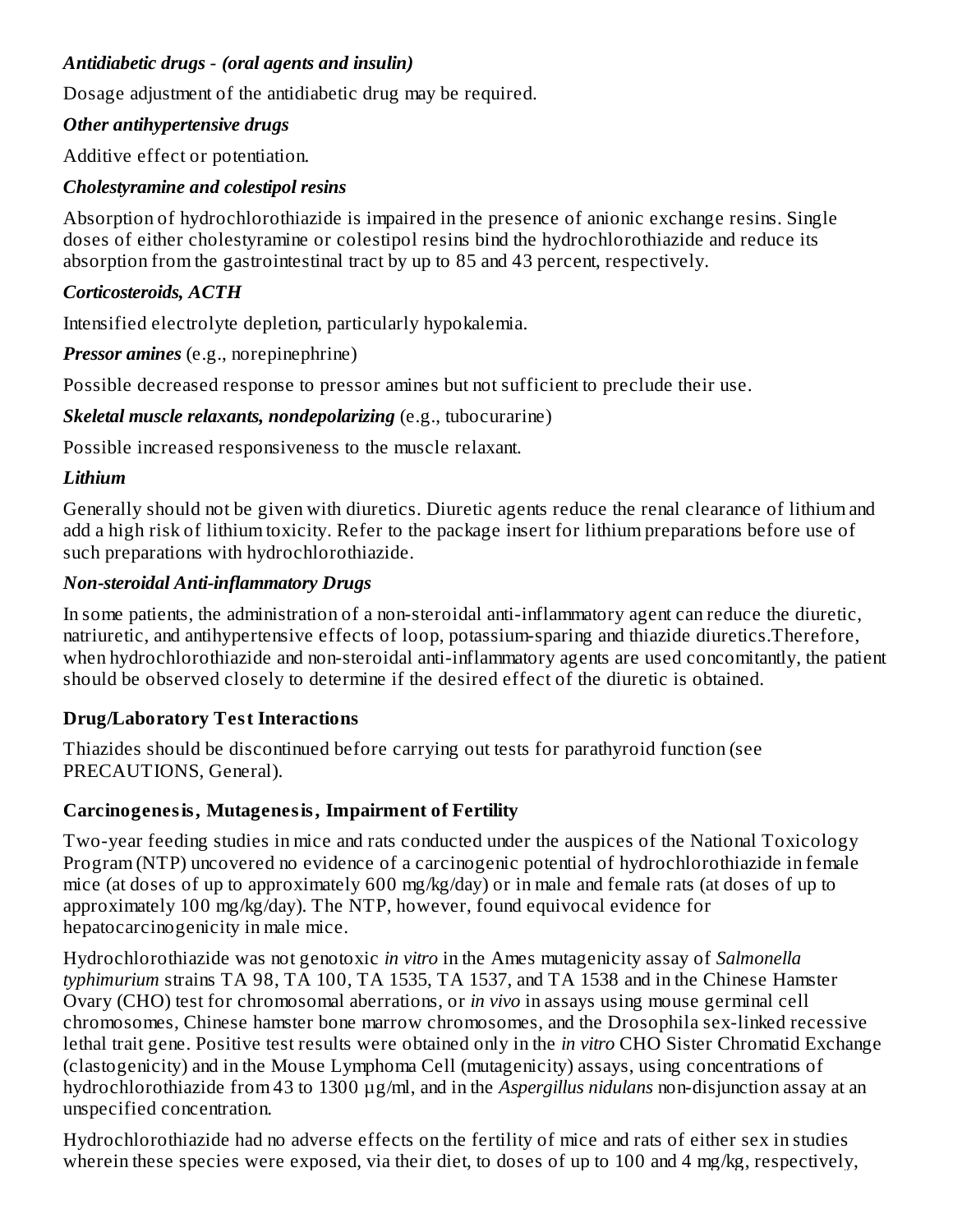prior to conception and throughout gestation.

### **Pregnancy**

### *Teratogenic Effects-Pregnancy Category B*

Studies in which hydrochlorothiazide was orally administered to pregnant mice and rats during their respective periods of major organogenesis at doses up to 3000 and 1000 mg hydrochlorothiazide/kg, respectively, provided no evidence of harm to the fetus.

There are, however, no adequate and well-controlled studies in pregnant women. Because animal reproduction studies are not always predictive of human response, this drug should be used during pregnancy only if clearly needed.

### *Nonteratogenic Effects*

Thiazides cross the placental barrier and appear in cord blood. There is a risk of fetal or neonatal jaundice, thrombocytopenia, and possibly other adverse reactions that have occurred in adults.

### **Nursing Mothers**

Thiazides are excreted in breast milk. Because of the potential for serious adverse reactions in nursing infants, a decision should be made whether to discontinue nursing or to discontinue hydrochlorothiazide, taking into account the importance of the drug to the mother.

### **Pediatric Us e**

There are no well-controlled clinical trials in pediatric patients. Information on dosing in this age group is supported by evidence from empiric use in pediatric patients and published literature regarding the treatment of hypertension in such patients. (See DOSAGE AND ADMINISTRATION, Infants and Children).

### **Information for Patients**

**Non-melanoma Skin Cancer:** Instruct patients taking hydrochlorothiazide to protect skin from the sun and undergo regular skin cancer screening.

## **ADVERSE REACTIONS**

The following adverse reactions have been reported and within each category, are listed in order of decreasing severity.

### **Body as a Whole**

Weakness

### **Cardiovas cular**

Hypotension including orthostatic hypotension (may be aggravated by alcohol, barbiturates, narcotics or antihypertensive drugs)

### **Digestive**

Pancreatitis, jaundice (intrahepatic cholestatic jaundice), diarrhea, vomiting, sialadenitis, cramping, constipation, gastric irritation, nausea, anorexia.

### **Hematologic**

Aplastic anemia, agranulocytosis, leukopenia, hemolytic anemia, thrombocytopenia.

### **Hypers ensitivity**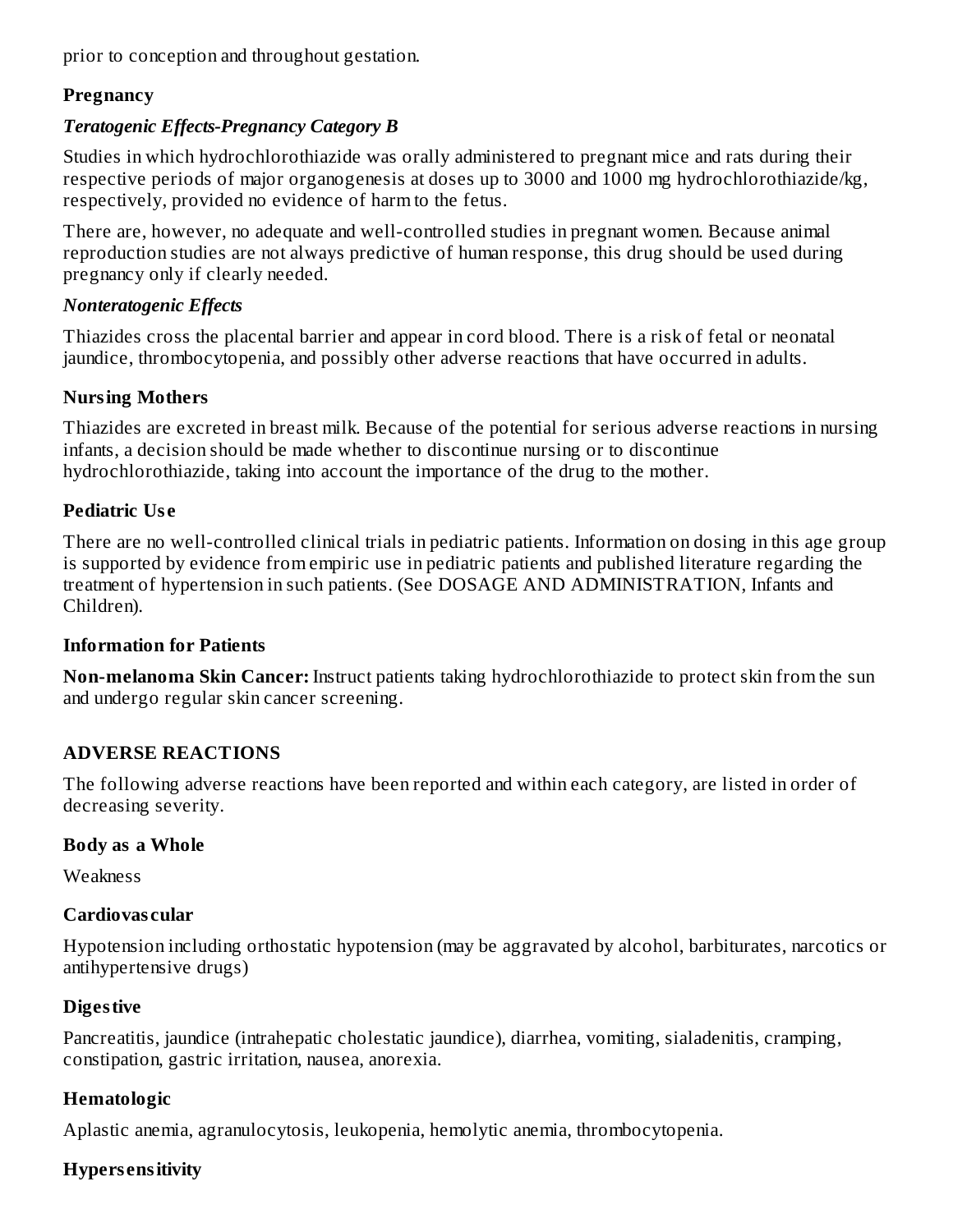Anaphylactic reactions, necrotizing angiitis (vasculitis and cutaneous vasculitis), respiratory distress including pneumonitis and pulmonary edema, photosensitivity, fever, urticaria, rash, purpura.

### **Metabolic**

Electrolyte imbalance (see PRECAUTIONS), hyperglycemia, glycosuria, hyperuricemia.

### **Mus culoskeletal**

Muscle spasm.

### **Nervous System/Psychiatric**

Vertigo, paresthesias, dizziness, headache, restlessness.

### **Renal**

Renal failure, renal dysfunction, interstitial nephritis. (See WARNINGS).

### **Skin**

Erythema multiforme including Stevens-Johnson syndrome, exfoliative dermatitis including toxic epidermal necrolysis, alopecia.

### **Special Sens es**

Transient blurred vision, xanthopsia.

### **Urogenital**

Impotence.

Whenever adverse reactions are moderate or severe, thiazide dosage should be reduced or therapy withdrawn.

### **Postmarketing Experience:**

### **Non-melanoma Skin Cancer**

Hydrochlorothiazide is associated with an increased risk of non-melanoma skin cancer. In a study conducted in the Sentinel System, increased risk was predominantly for squamous cell carcinoma (SCC) and in white patients taking large cumulative doses. The increased risk for SCC in the overall population was approximately 1 additional case per 16,000 patients per year, and for white patients taking a cumulative dose of ≥50,000 mg the risk increase was approximately 1 additional SCC case for every 6,700 patients per year.

## **OVERDOSAGE**

The most common signs and symptoms observed are those caused by electrolyte depletion (hypokalemia, hypochloremia, hyponatremia) and dehydration resulting from excessive diuresis. If digitalis has also been administered, hypokalemia may accentuate cardiac arrhythmias.

In the event of overdosage, symptomatic and supportive measures should be employed. Emesis should be induced or gastric lavage performed. Correct dehydration, electrolyte imbalance, hepatic coma and hypotension by established procedures. If required, give oxygen or artificial respiration for respiratory impairment. The degree to which hydrochlorothiazide is removed by hemodialysis has not been established. The oral  $LD_{50}$  of hydrochlorothiazide is greater than 10 g/kg in the mouse and rat.

## **DOSAGE AND ADMINISTRATION**

Therapy should be individualized according to patient response. Use the smallest dosage necessary to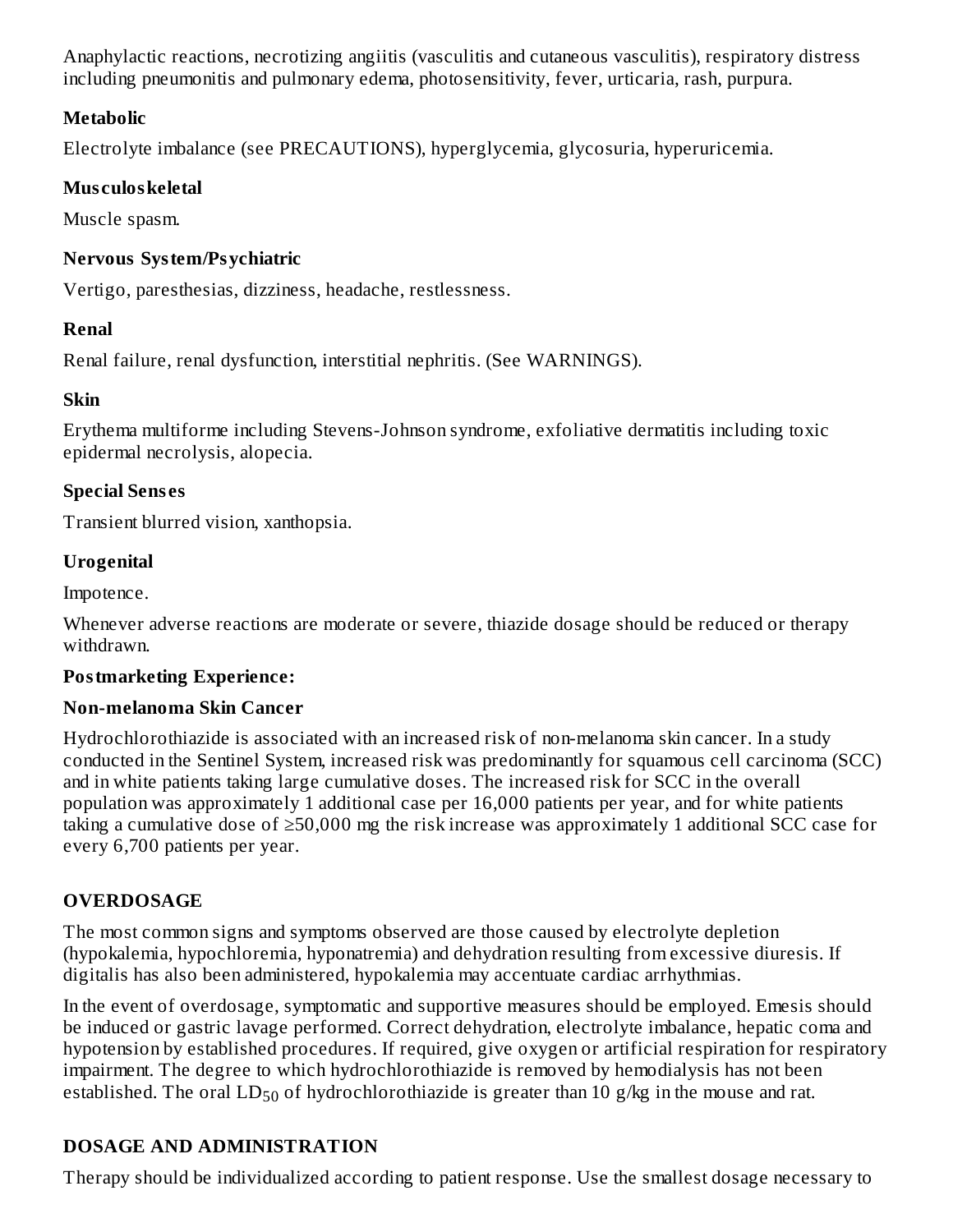achieve the required response.

### **Adults**

For Edema

The usual adult dosage is 25 to 100 mg daily as a single or divided dose. Many patients with edema respond to intermittent therapy, i.e., administration on alternate days or on 3 to 5 days each week. With an intermittent schedule, excessive response and the resulting undesirable electrolyte imbalance are less likely to occur.

## For Control of Hypertension

The usual initial dose in adults is 25 mg daily given as a single dose. The dose may be increased to 50 mg daily, given as a single or two divided doses. Doses above 50 mg are often associated with marked reductions in serum potassium (see also **PRECAUTIONS**).

Patients usually do not require doses in excess of 50 mg of hydrochlorothiazide daily when used concomitantly with other antihypertensive agents.

## **Infants and Children**

## **For Diuresis and for Control of Hypertension**

The usual pediatric dosage is 0.5 to 1 mg per pound (1 to 2 mg/kg) per day in single or two divided doses, not to exceed 37.5 mg per day in infants up to 2 years of age or 100 mg per day in children 2 to 12 years of age. In infants less than 6 months of age, doses up to 1.5 mg per pound (3 mg/kg) per day in two divided doses may be required. (See **PRECAUTIONS, Pediatric Us e).**

## **HOW SUPPLIED**

Hydrochlorothiazide Tablets, USP are available as light orange, circular, flat, beveled, uncoated tablets, with score line having "U" and "128" debossed across the score line on one side and plain on other side containing 25 mg of hydrochlorothiazide, USP.

Bottles of 100 : NDC 29300-128-01

Bottles of 500 : NDC 29300-128-05

Bottles of 1,000 : NDC 29300-128-10

Bottles of 5,000 : NDC 29300-128-50

Hydrochlorothiazide Tablets, USP are available as light orange, circular, flat, beveled, uncoated tablets, with score line having "U" and "129" debossed across the score line on one side and plain on other side containing 50 mg of hydrochlorothiazide, USP.

Bottles of 100 : NDC 29300-129-01

Bottles of 500 : NDC 29300-129-05

Bottles of 1,000 : NDC 29300-129-10

Bottles of 5,000 : NDC 29300-129-50

PHARMACIST: Dispense in a well-closed container as defined in the USP. Use child-resistant closure (as required)

Store at 20 $\degree$  to 25 $\degree$ C (68 $\degree$  to 77 $\degree$ F)

[see USP Controlled Room Temperature].

## **Pleas e address medical inquiries to Unichem's toll free # 1-866-562-4616.**

Manufactured by: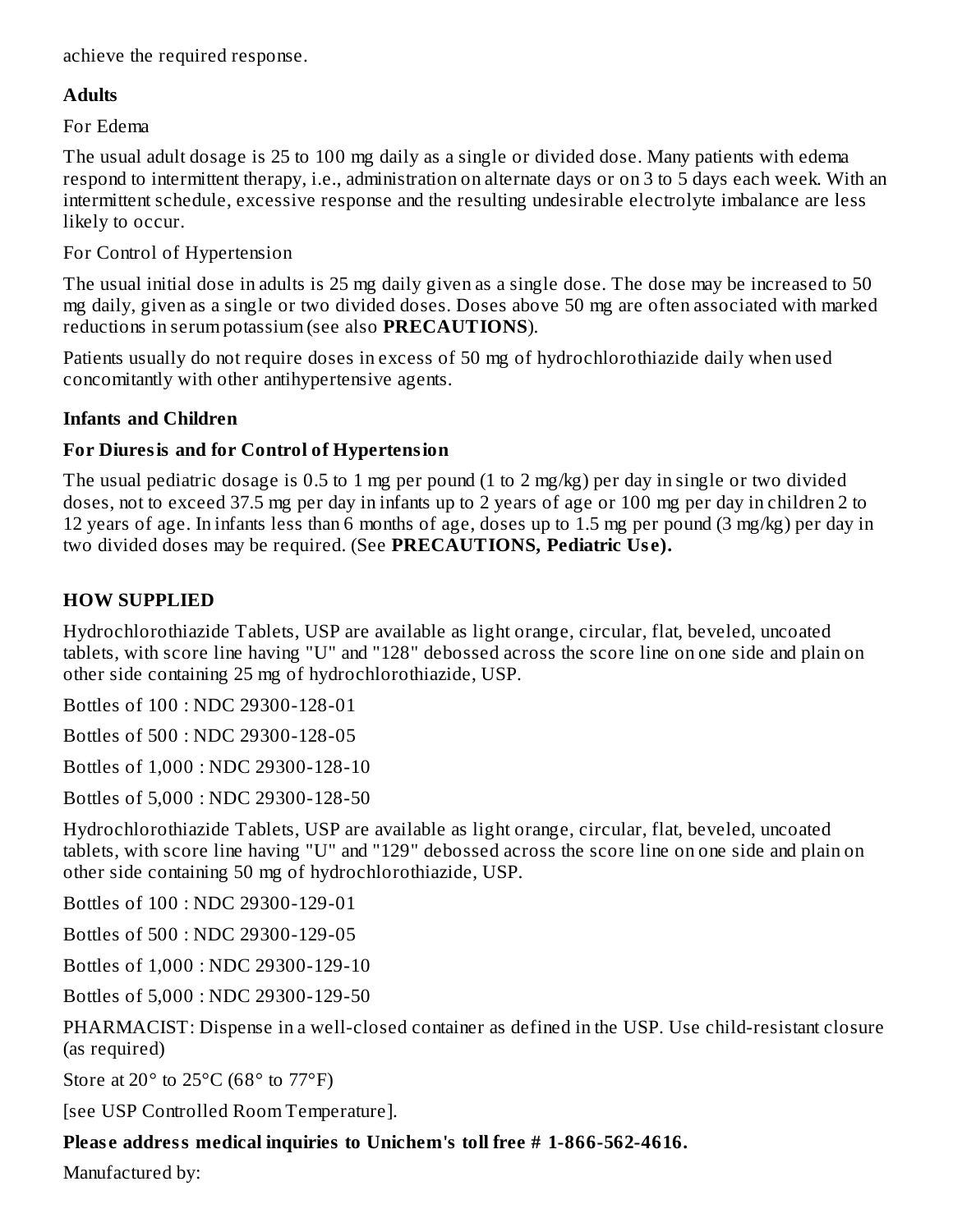UNICHEM LABORATORIES LTD.

Pilerne Ind. Estate, Pilerne, Bardez, Goa 403 511, India Manufactured for:



East Brunswick, NJ 08816 07-R-04/2020 13012736

### **PRINCIPAL DISPLAY PANEL**



**Hydrochlorothiazide Tablets USP 25 mg**



**Hydrochlorothiazide Tablets USP 50 mg**

## **HYDROCHLOROTHIAZIDE**

hydrochlorothiazide tablet

**Product Information**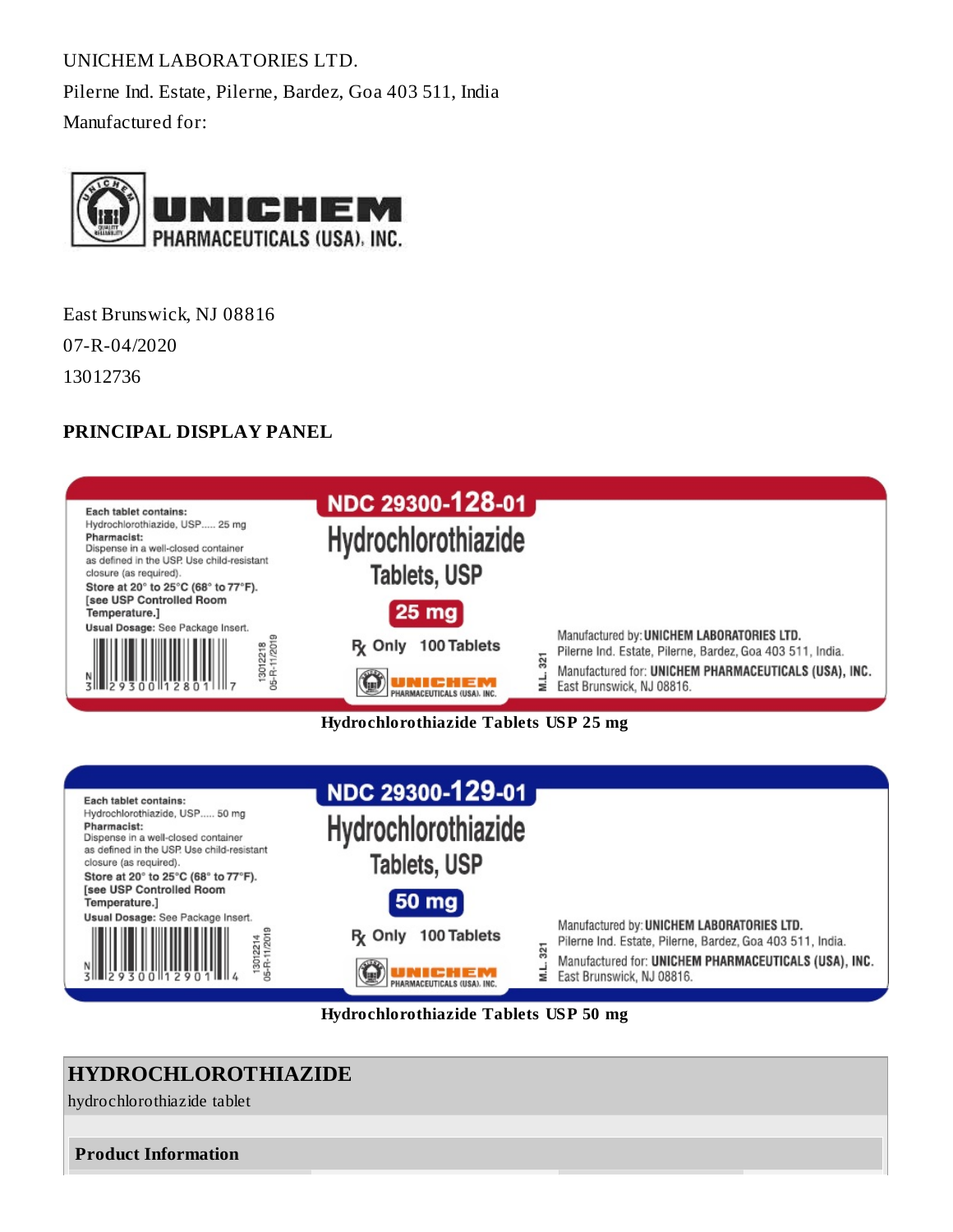| Product Type                                |                       | HUMAN PRESCRIPTION DRUG                                       | Item Code (Source)  |                             |          | NDC:29300-128                             |  |  |  |
|---------------------------------------------|-----------------------|---------------------------------------------------------------|---------------------|-----------------------------|----------|-------------------------------------------|--|--|--|
| <b>Route of Administration</b>              |                       | ORAL                                                          |                     |                             |          |                                           |  |  |  |
|                                             |                       |                                                               |                     |                             |          |                                           |  |  |  |
|                                             |                       |                                                               |                     |                             |          |                                           |  |  |  |
| <b>Active Ingredient/Active Moiety</b>      |                       |                                                               |                     |                             |          |                                           |  |  |  |
| <b>Ingredient Name</b>                      |                       |                                                               |                     | <b>Basis of Strength</b>    |          | Strength                                  |  |  |  |
| UNII:0 J48 LPH2TH)                          |                       | HYDROCHLOROTHIAZIDE (UNII: 0J48LPH2TH) (HYDROCHLOROTHIAZIDE - |                     | HYDROCHLOROTHIAZIDE 25 mg   |          |                                           |  |  |  |
|                                             |                       |                                                               |                     |                             |          |                                           |  |  |  |
|                                             |                       |                                                               |                     |                             |          |                                           |  |  |  |
| <b>Inactive Ingredients</b>                 |                       |                                                               |                     |                             |          |                                           |  |  |  |
|                                             |                       | <b>Ingredient Name</b>                                        |                     |                             |          | Strength                                  |  |  |  |
|                                             |                       | DIBASIC CALCIUM PHOSPHATE DIHYDRATE (UNII: O7TSZ97GEP)        |                     |                             |          |                                           |  |  |  |
| FD&C YELLOW NO. 6 (UNII: H77VEI93A8)        |                       |                                                               |                     |                             |          |                                           |  |  |  |
| LACTOSE MONOHYDRATE (UNII: EWQ57Q8I5X)      |                       |                                                               |                     |                             |          |                                           |  |  |  |
| MAGNESIUM STEARATE (UNII: 70097M6I30)       |                       |                                                               |                     |                             |          |                                           |  |  |  |
| <b>SILICON DIO XIDE (UNII: ETJ7Z6 XBU4)</b> |                       |                                                               |                     |                             |          |                                           |  |  |  |
| STARCH, CORN (UNII: O8232NY3SJ)             |                       |                                                               |                     |                             |          |                                           |  |  |  |
|                                             |                       |                                                               |                     |                             |          |                                           |  |  |  |
| <b>Product Characteristics</b>              |                       |                                                               |                     |                             |          |                                           |  |  |  |
| Color                                       | ORANGE (Light Orange) |                                                               | <b>Score</b>        |                             | 2 pieces |                                           |  |  |  |
| <b>Shape</b>                                | ROUND (Round)         |                                                               | <b>Size</b>         |                             |          | 7mm                                       |  |  |  |
| <b>Flavor</b>                               |                       |                                                               | <b>Imprint Code</b> |                             |          | U;128                                     |  |  |  |
| <b>Contains</b>                             |                       |                                                               |                     |                             |          |                                           |  |  |  |
|                                             |                       |                                                               |                     |                             |          |                                           |  |  |  |
|                                             |                       |                                                               |                     |                             |          |                                           |  |  |  |
| <b>Packaging</b>                            |                       |                                                               |                     |                             |          |                                           |  |  |  |
| #<br><b>Item Code</b>                       |                       | <b>Package Description</b>                                    |                     |                             |          | Marketing Start Date   Marketing End Date |  |  |  |
| $1$ NDC:29300-128-01                        |                       | 100 in 1 BOTTLE; Type 0: Not a Combination Product            | 07/02/2009          |                             |          |                                           |  |  |  |
| 2 NDC:29300-128-05                          |                       | 500 in 1 BOTTLE; Type 0: Not a Combination Product            | 07/02/2009          |                             |          |                                           |  |  |  |
| 3 NDC:29300-128-10                          |                       | 1000 in 1 BOTTLE; Type 0: Not a Combination Product           | 07/02/2009          |                             |          |                                           |  |  |  |
| 4 NDC:29300-128-50                          |                       | 5000 in 1 BOTTLE; Type 0: Not a Combination Product           | 07/02/2009          |                             |          |                                           |  |  |  |
|                                             |                       |                                                               |                     |                             |          |                                           |  |  |  |
|                                             |                       |                                                               |                     |                             |          |                                           |  |  |  |
| <b>Marketing Information</b>                |                       |                                                               |                     |                             |          |                                           |  |  |  |
| <b>Marketing Category</b>                   |                       | <b>Application Number or Monograph Citation</b>               |                     | <b>Marketing Start Date</b> |          | <b>Marketing End Date</b>                 |  |  |  |
| <b>ANDA</b>                                 | ANDA040907            |                                                               | 08/15/2008          |                             |          |                                           |  |  |  |
|                                             |                       |                                                               |                     |                             |          |                                           |  |  |  |
|                                             |                       |                                                               |                     |                             |          |                                           |  |  |  |

# **HYDROCHLOROTHIAZIDE**

hydrochlorothiazide tablet

| <b>Product Information</b>     |                         |                    |               |  |  |  |  |
|--------------------------------|-------------------------|--------------------|---------------|--|--|--|--|
| <b>Product Type</b>            | HUMAN PRESCRIPTION DRUG | Item Code (Source) | NDC:29300-129 |  |  |  |  |
| <b>Route of Administration</b> | ORAL                    |                    |               |  |  |  |  |